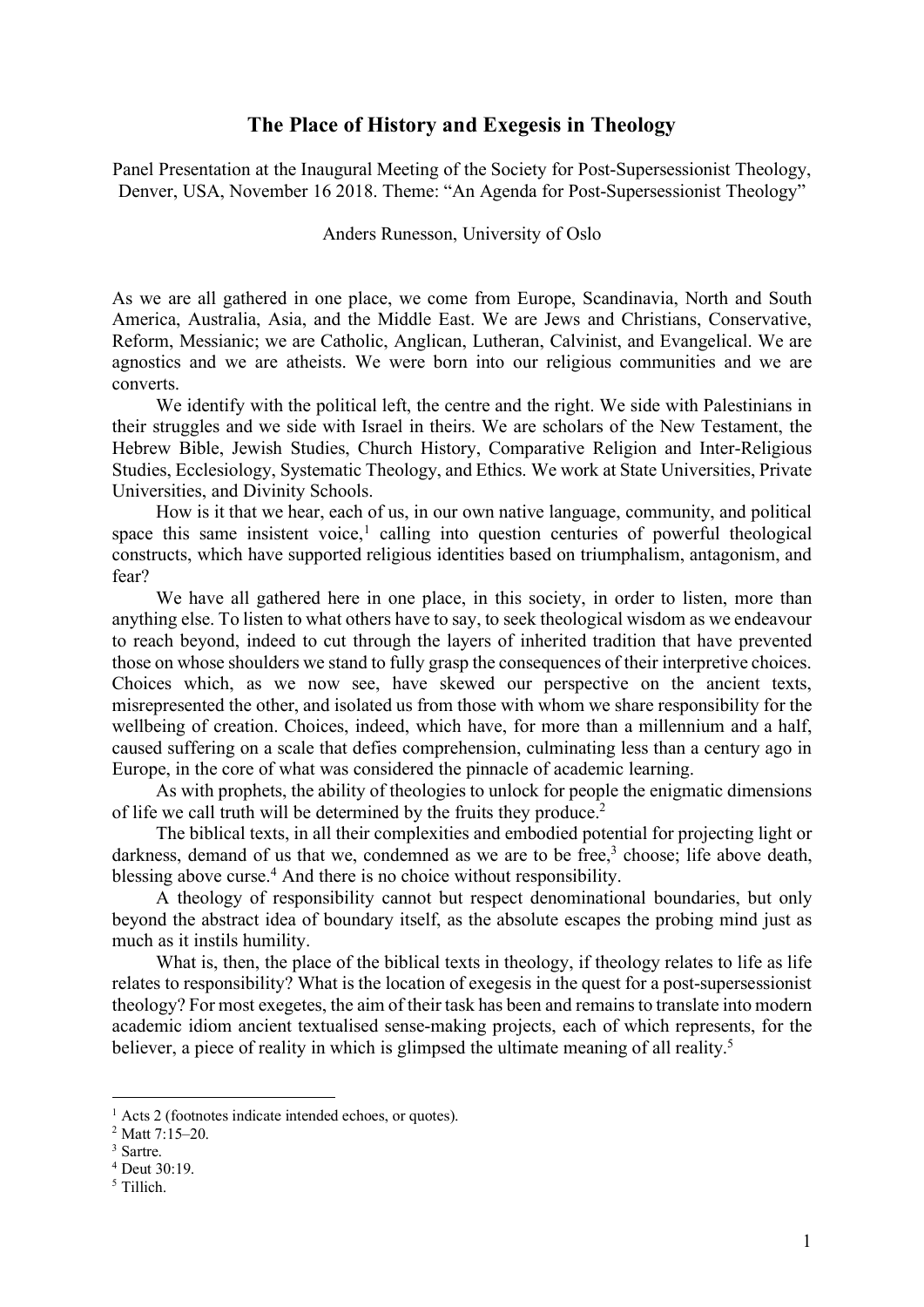The undertaking of retrieving ancient meanings is in and of itself an interdisciplinary enterprise; an inter-subjective conversation. Exegesis is thus dependent on a set of common and hermeneutically refined game rules, rules which are applicable across religious, political, or ideologically divides, without subverting the discursive spaces in which such identities are formed and maintained. This means that while each contemporary theological construct emerges from within a specific denominational setting, it would be methodologically inappropriate to restrain the historical within a terminology to which it is foreign.

Thus, contemporary post-supersessionist theologies may share universal convictions, which may or may not surface in identical ways locally. The historical, however, can never be claimed for contemporary meaning-making projects without a process which risks colonizing the ancients, asking them to perform to tunes to them unknown.

There can never be, then, a Catholic, Lutheran, or Evangelical post-supersessionist reading of an ancient text, *if* history is what is aimed for. The historical resides *outside* the denominational. Theologians from diverse communities may and should tap into the past, but they should do so acutely aware that ownership is beyond reach. This, indeed, is precisely why the historical can offer a level playing field, evoking voices that speak, dialogically, across contemporary boundaries.

An exegetical contribution to post-supersessionist theology therefore lies on a different level, as participants in historical conversations may or may not have any denominational affiliations, and indeed, the very idea of the methodological relevance of such affiliations undermines the historical project as such.

History and historical readings of authoritative texts find their relevance in relation to contemporary theological discussions rather through offering the reconstructed sound of voices *not* our own, echoing in acoustic environments now lost, but within which they once made religious and political sense. Understanding these voices in their own contexts is but one step, although an ethically responsible one, in the task of seeking new ways of understanding the contemporary world through a theological prism.

For what John P. Meier writes about the historical Jesus is true also for the New Testament texts: "The more we appreciate what Jesus meant in his own time and place, the more 'alien' he will seem to us."<sup>6</sup> As Elna Mouton argues, the theological authority of the texts "lies in their referential power, in their ability to point beyond themselves, to an ultimate reality which they could only describe in limited and provisional ways."

Such an approach to the authority of the biblical texts indeed resonates with what the texts themselves project, as the divine is sought and revealed, according to these narratives, both within and beyond the written word.<sup>8</sup> An exclusive focus on text would, thus, inevitably lead astray. Do we then overthrow the exegetical project and its place in the theological endeavour by such a claim? By no means! On the contrary, we uphold it.<sup>9</sup>

As exegesis may restore to us key aspects of the past, and so help us unlock meaning that transcends the texts themselves, international scholarship unbound by denominational constraints is in the process—and has been for some time—of uncovering the ineradicable Jewish nature of the texts incorporated in the New Testament. Indeed, we are soon at a point where a focus on the inception history of the New Testament texts will lead us to think of them not as Christian, but as Jewish texts, taken over and used by the emerging (non-Jewish) church

 <sup>6</sup> John P. Meier, *<sup>A</sup> Marginal Jew: Rethinking the Historical Jesus. Vol. 1: The Roots of the Problem and the Person* (New York: Doubleday, 1991) 200.

<sup>7</sup> Elna Mouton, *The Pathos of New Testament Studies: Of What Use are We to the Church?* (Stellenbosch: University of Stellenbosch, 2005) 17.

<sup>&</sup>lt;sup>8</sup> In history; in text; in personal revelation; in tradition; in other religious traditions. Revelatory diversity canonised.

 $9$  Rom  $3.31$ .